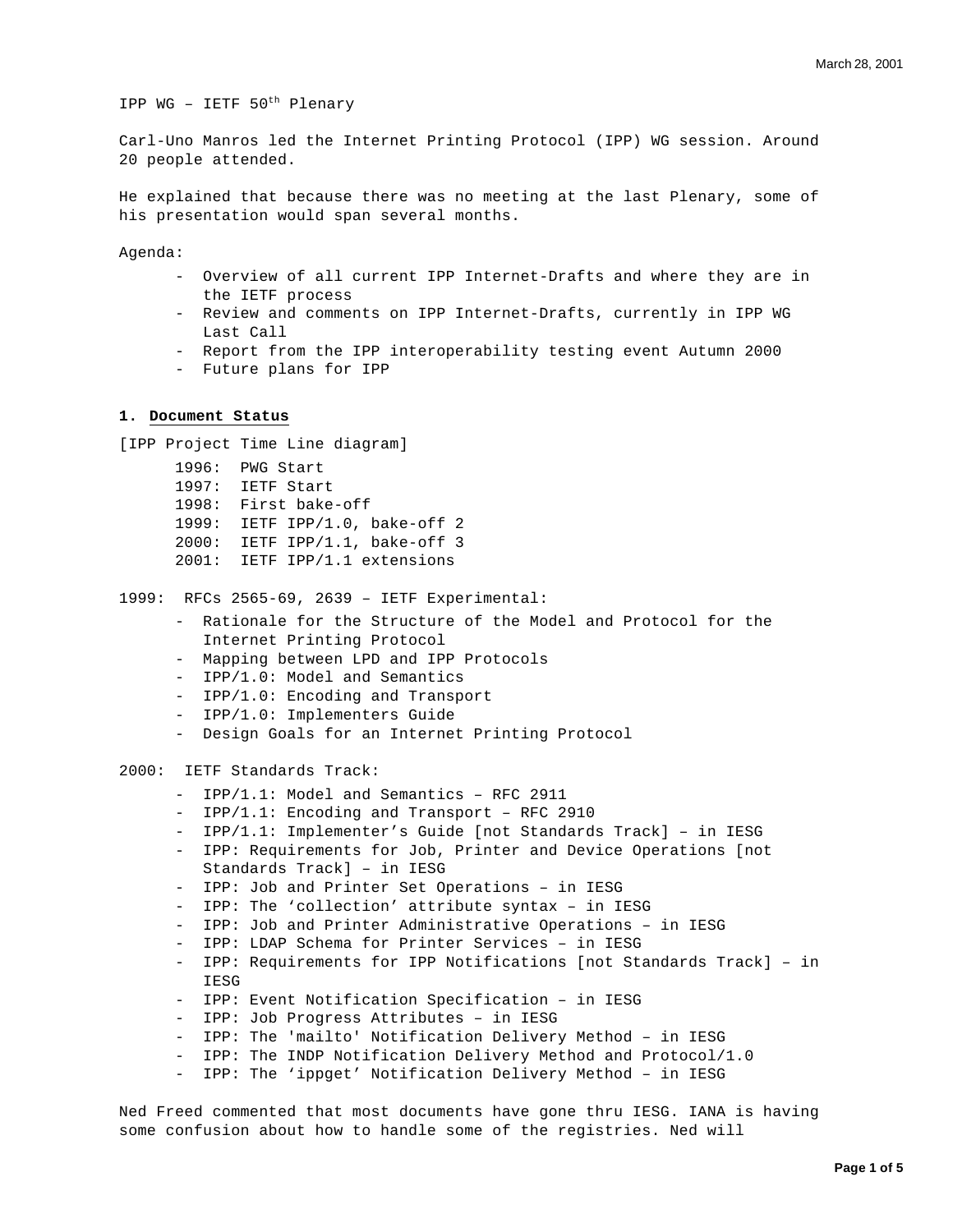coordinate with IANA to determine next steps. He also indicated that "things are fine."

Ned reported that Patrik Fältström is still working on the LDAP document and he hopes that Patrik will finish his review soon.

IETF drafts currently in Last Call

- IPP URL Scheme <draft-ietf-ipp-url-scheme-02.txt>
- The 'indp' Delivery Method for Event Notifications and Protocol/1.0
	- <draft-ietf-ipp-indp-method-04.txt>
- The 'ippget' Notification Delivery Method for Event Notifications <draft-ietf-ipp-notify-get-02.txt>
- Printer Installation Extension <draft-ietf-ipp-install-02.txt>
- IPP URL Scheme
- The 'indp' Delivery Method for Event Notifications and Protocol/1.0
- The 'ippget' Notification Delivery Method for Event Notifications
- Printer Installation Extension

Carl-Uno asked for any comments about the above drafts.

Ned commented that a clear security section would be necessary.

There were no other comments on the drafts.

IPP Specifications that are PWG documents:

- IPP: Override Attributes for Documents and Pages IEEE-ISTO 5010.4
- IPP: Production Printing Set 1 IEEE-ISTO 5010.3
- IPP: 'finishings" attribute values extension IEEE-ISTO 5010.1
- IPP: 'output-bin" attribute extension IEEE-ISTO 5010.2

Carl-Uno mentioned that some of these documents also generate additional IANA registration needs.

#### **2. Report from the IPP Interoperability Testing Event Autumn 2000**

Fifteen printer vendors participated in the IPP bake-off. Four firewall and proxy server vendors participated:

- 17 companies total
- 9 IPP client side implementations
- 16 IPP printer side implementations
- 96% IPP/1.1 client/printer success rate for interworking
- Firewalls and proxies worked fine
- A few issues:
	- ∗ HTTP stack
	- ∗ IPP/1.0 and IPP/1.1 interworking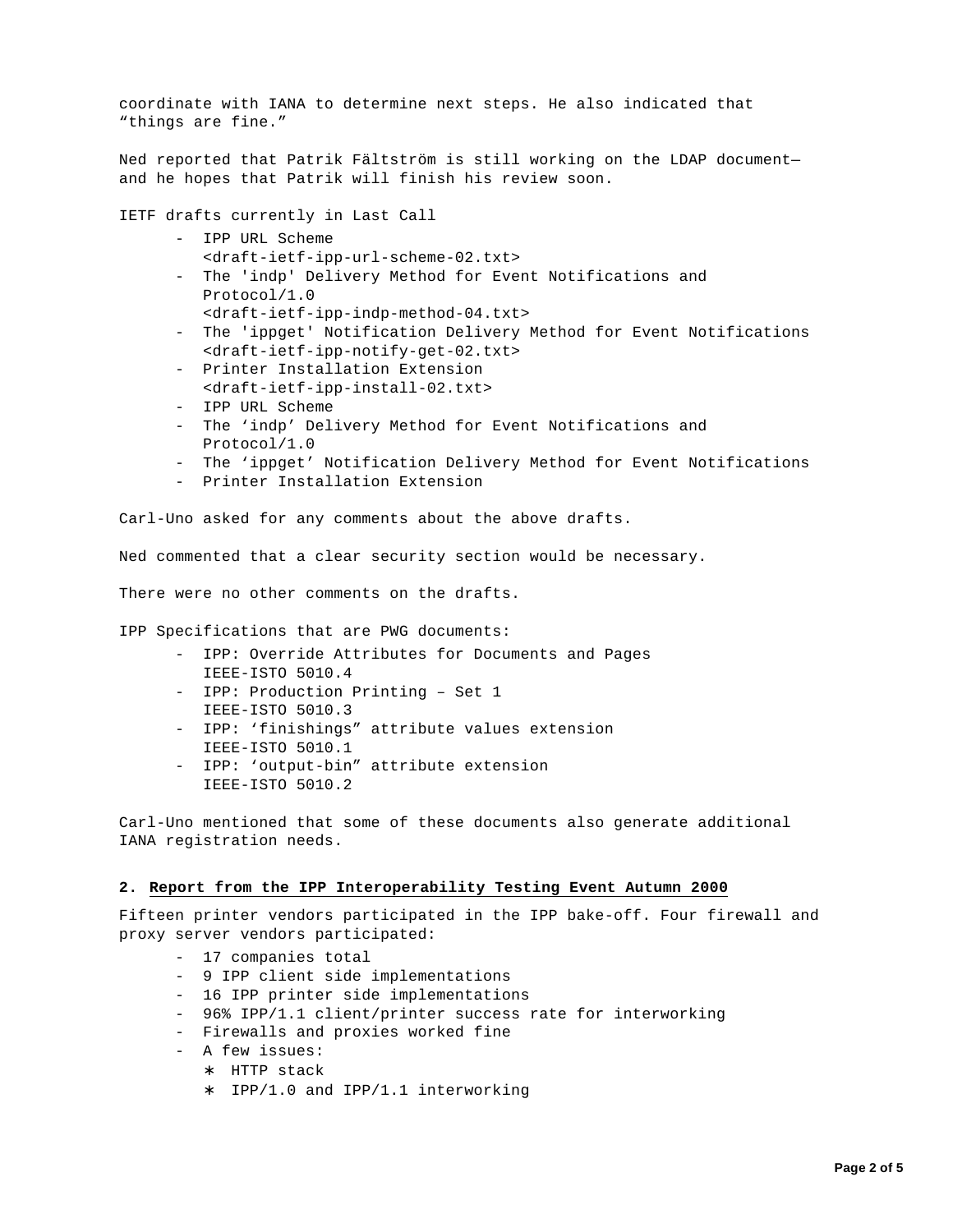Carl-Uno mentioned one problem experienced was that a 100 Continue was unexpectedly received. A few people, including Larry Masinter, agreed that *no* response should be sent until a request is received.

## **3. Market Activity with IPP**

Carl-Uno gave some status on IPP products.

Canon, Ricoh, and Xerox have all introduced Multifunction products with IPP support.

New IPP Products in Japan from the following companies:

- Canon printers, multifunction systems
- Epson printers, small print servers
- Fuji Xerox printers, multi-function systems
- HP small print servers, network cards
- JCI network cards
- Minolta printers
- Ricoh printers, multi-function systems

#### Europe:

- Axis, Sweden
- I-data, Denmark
- SEH Computertechnik, Germany

### New IPP products – Linux

- Several vendors are now offering IPP Open Source code for Linux:
	- ∗ Easy Software Products CUPS
	- ∗ Astart Technologies LPRng
	- ∗ VA Linux GNUlpr
- Expect to see IPP code in most Linux distributions in 2001

New IPP products – Applications

- Easy Software Products
	- ∗ IPP as transport for miniMAX international miniMax services competes with Kinko's and other printing shops
	- ∗ IPP as printing service in the US Department of Defense
- From PrinterOn
	- ∗ IPP for PrinterOn Internet Printing Services among Seybold Editors' Hot Picks in San Francisco 2000
- IPP impact in other printing standards
	- Universal Plug 'n' Play (UPnP) Microsoft led consortium
	- Wireless Printing in Bluetooth Telecom consortium
	- Job Definition Format (JDF) CIP4 consortium on Production Printing
	- IPP Fax Printer Working Group project
	- PPML PODi (Print on Demand Initiative) consortium

# **4. Future plans for IPP**

Remaining Work in the IETF IPP WG:

- Get the 4 WG Last Call drafts edited with any final comments and sent to the IESG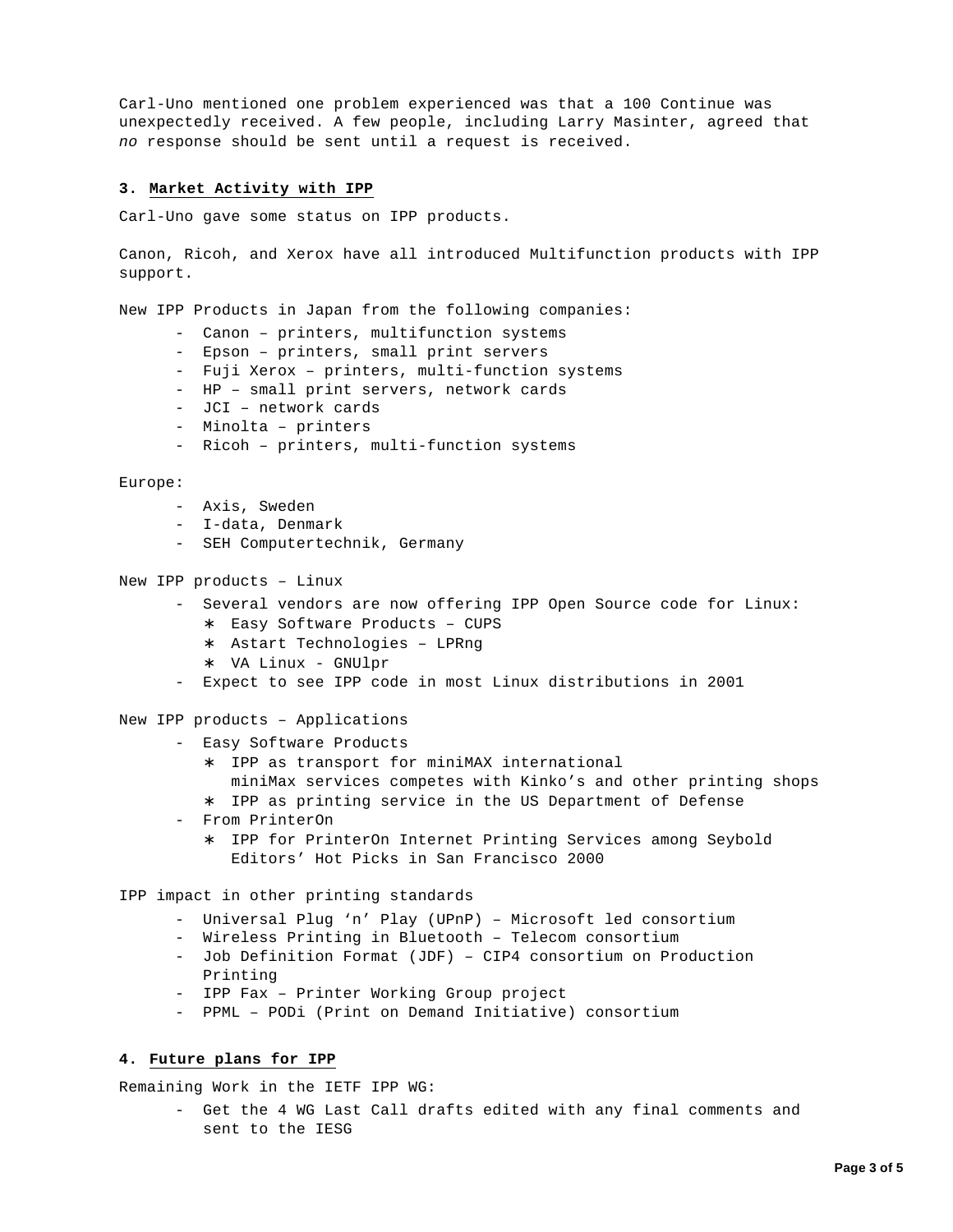- Make one more revision of the IPP/1.1 Implementer's Guide to incorporate resolutions to a few issues from the latest bake-off and send to IESG
- Fix any issues brought up by the IESG or the RFC Editor
- Finish some IANA registrations for document types, etc.

Ned said that it is not necessary to create any RFCs for registering MIME types. It is especially easy if it is a vendor type.

Carl-Uno suggested to Ned that when the remaining documents can successfully be pushed through the IESG, he believes that the IPP WG will be ready to close.

### **5. HTTP Authentication**

Scott Lawrence briefly referenced HTTP Authentication (RFC 2617) and Upgrading to TLS within HTTP/1.1 (RFC 2817).

After reviewing past IPP e-mail on security, Scott wanted to clarify some HTTP Digest Authentication Misconceptions.

Purposes of the Client Nonce (cnonce)

- Prevent chosen-plaintext attack
	- ∗ Attacker spoofing server cannot choose all of the inputs to the authentication hash
	- ∗ Incidentally protects against sloppy nonce choices by server
- Mutual authentication
	- The client can check the response digest to verify that the server also knew the shared secret

Message Body Integrity Protection

- NOT algorithm=MD5-sess
	- ∗ MD5-sess modifications shared secret usage to permit third party authentication services; has no effect on body integrity
- qop=auth-int
	- ∗ Provides body integrity protection by incorporating body hash into authentication hash calculations
	- ∗ Note that you don't know the authentication status until the end

Other

- A server can challenge any time it wants to
- For any reason it wants
- How can a server distinguish protection domains? ∗ Modify the *realm* name?

Carl-Uno requested that Scott should send his comments to the IPP e-mail list, given that many of the IPP participants were not at the Plenary.

Scott also mentioned that the HTTP reflector—although not very active—is still operating. He recommends that any HTTP questions should be directed to that list.